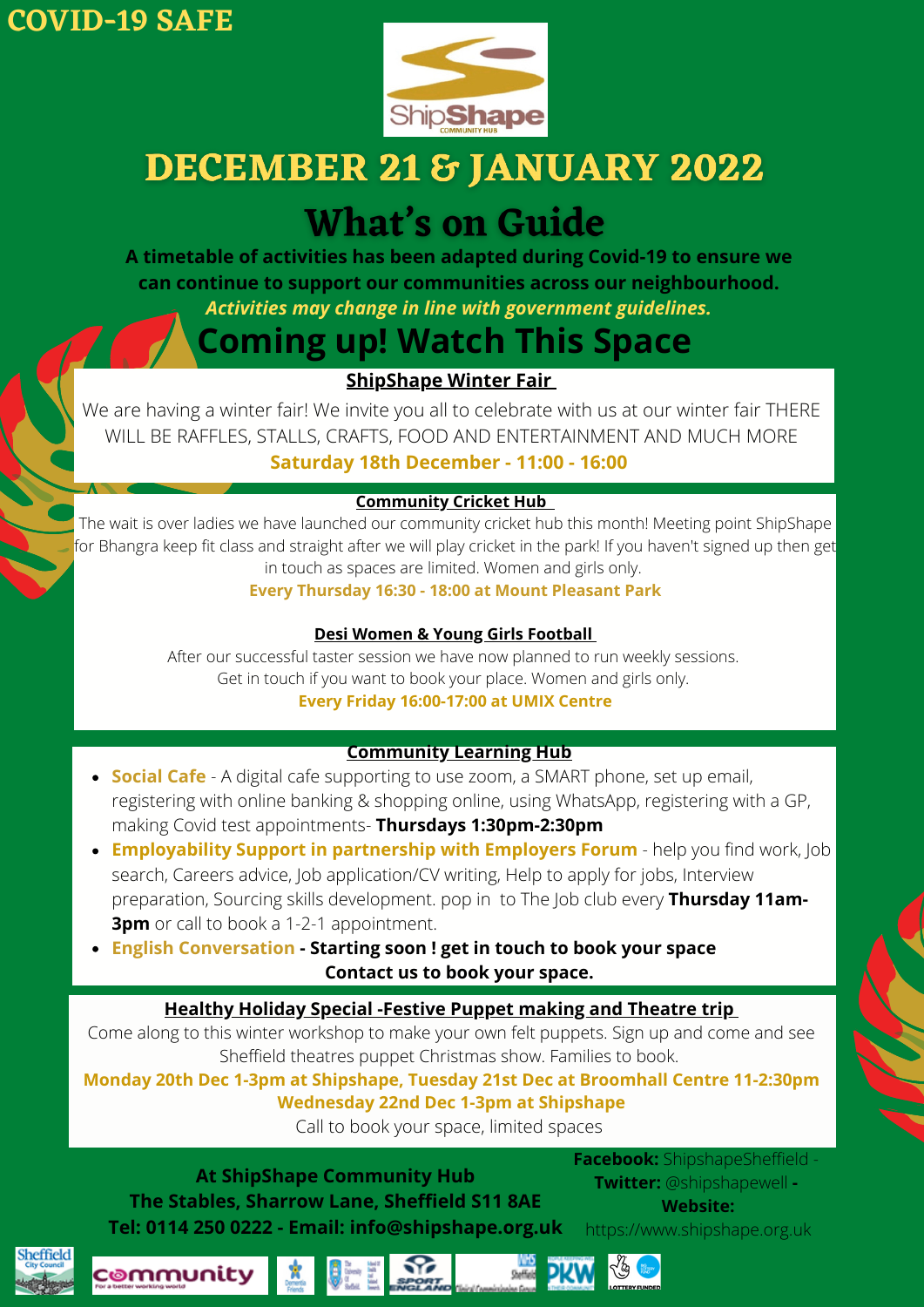# **Wellbeing support by our Health & Wellbeing Coaches Face to face appointments now available**

Trained Wellbeing officers can offer 1-2-1 tailored support to help you develop healthier lifestyle choices. This includes a personalised support plan that encourages the empowerment of an individual to take control of their own health and wellbeing ('what matters to me'). support may include, eating healthier, losing weight, being more active, referral to other services, advice & information, housing , benefits, diabetes and chronic pain support.

**Monday - Thursday - 10:00 - 15:00**

#### **Delivered via:**

**Face to Face / Phone calls / Zoom appointments / WhatsApp - BY APPOINTMENT ONLY**

# **Health & Wellbeing Coaches- Service at GP practices**

Referrals from a variety of medical centres: Hanover MC / Porterbrook MC / Sharrow Lane MC / Matthews Practise / Sloan MC / Blackstock / Mosborough MC / Birley MC / Hackenthorpe MC **Face to face appointments at Sloan and Black Stock Medical Centre are available**

# **Ask your GP to refer you to our coaches**

# **Wellbeing Walk and Talk**

Come and join your wellbeing workers for a nice walk and talk about your wellbeing. They can support you with being referred to other services, being more active, diabetes and chronic pain support, and much more!

# **Monday - Thursday - 11:00 - 15:00**

**BY APPOINTMENT ONLY - Face to Face**

# **Wellbeing Support Line**

For a free, confidential chat with our Shipshape health and engagement team who are here to help. Receive up to date information on Covid or any health advice and connect back to services. Get in touch! Language support available. Urdu, Punjabi, Arabic, Hindi, Bengali

# **Monday - Friday - 11:00 - 14:30**

**Delivered via:**

**Face to Face / Phone calls / Zoom appointments / WhatsApp - BY APPOINTMENT**

# **Health Checks and 1-2-1 Support**

Shipshape is offering health checks and one to one support. This will include weight, height, BMI and BP. Come along at our drop in session on

**Wednesdays - 10:00 - 15:00**

**CONTACT US TO BOOK YOUR PLACE**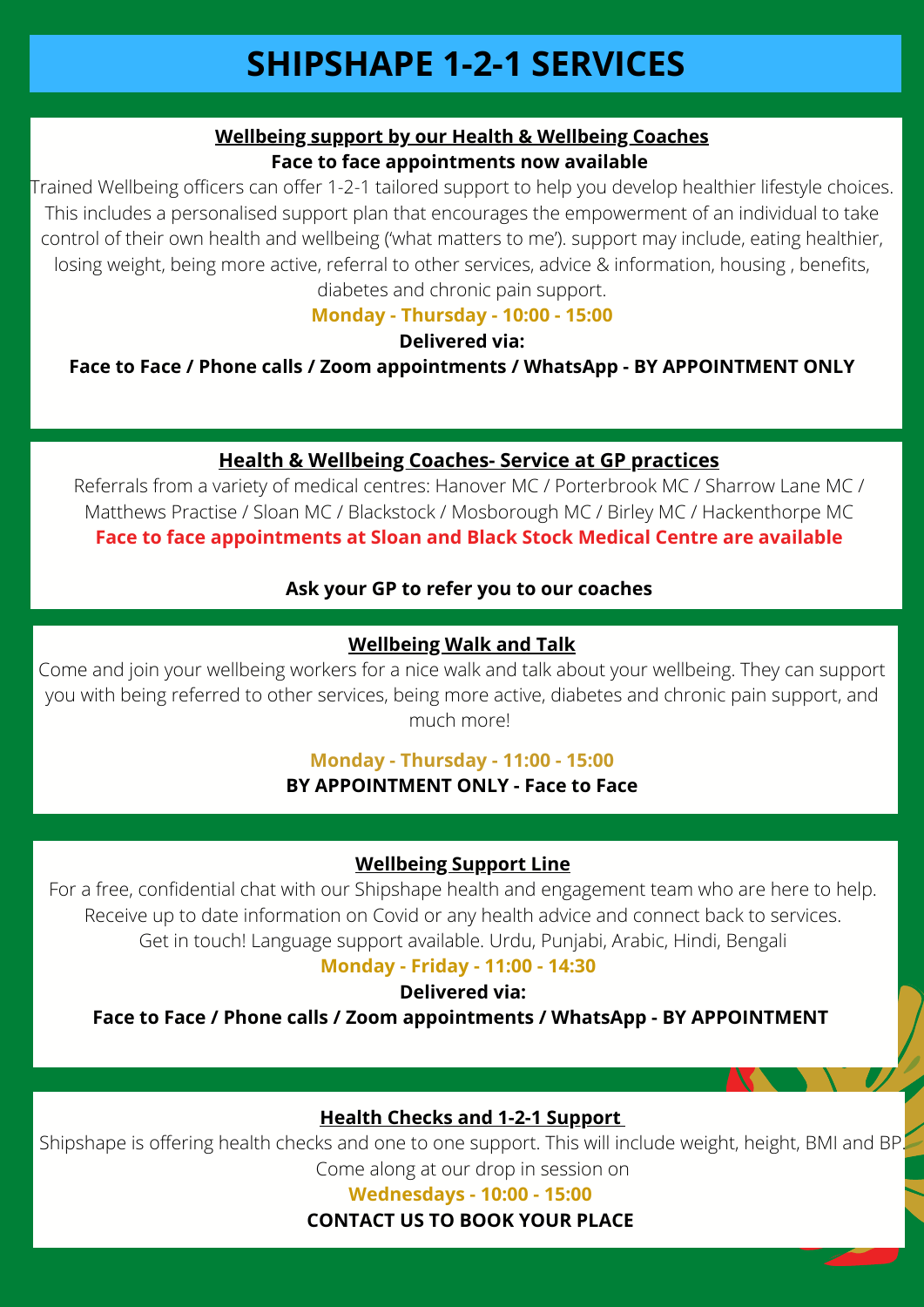# **SHIPSHAPE GROUP SERVICES**

# **Festive Puppet making and Theatre trip**

Come along to this winter workshop to make your own felt puppets. Sign up and come and see Sheffield theatres puppet Christmas show. Families to book.

# **Monday 20th December 1-3pm at Shipshape**

#### **Wednesday 22nd December 1-3pm at ShipShape**

Call to book your space, limited spaces

# **Diabetes & Health Group- Women**

Offering face to face sessions to support manage your diabetes. a range of outdoor activities, discussion on Covid and Diabetes, getting active, food & Diabetes, 1-2-1 support/connecting to

services.

**Tuesday 11:00 - 12:30**

# **CONTACT TO BOOK YOUR PLACE**

#### **Broomhall Women's Health Group**

Broomhall Women's Health cafe for families in the area. a range of fud and creative activities. Connect with the community hub to find out more information on local support that's being offered. Keep fit class. Christmas special.

#### **Tuesdays 11:00 - 14:30**

#### **Broomhall Centre, Broom spring Lane, S10 2FD**

Delivered at Broomhall Centre - Face to Face

# **Helping Hand and Support Group - For Asylum seekers & Refugees**

Come along for wellbeing support, to connect with other women, to find out more info on at ShipShape and around the cities and signpost to relevant and more specialised services.

#### **Fridays - 13:00 - 14:30**

Contact Shipshape for more information / to refer someone you know who might need this support.

# **SHIPSHAPE COMMUNITY KITCHEN**

#### **Breakfast Club**

Breakfast club is back, come and enjoy a healthy breakfast, connect with others and find out other services and support available.

#### **Fridays - 10:30 - 12:00**

# **CONTACT TO BOOK YOUR PLACE**

#### **Cooking On A Budget**

Together we will learn to cook meals that are exciting diverse and delicious - with affordable, local and seasonal ingredients as well as homegrown produce.

#### **Thursdays - 11:00 - 13:00**

# **CONTACT TO BOOK YOUR PLACE**

#### **Shipshape's Community Courtyard Garden Project**

Sessions at shipshape. Join us for light gardening activities and help us transform our courtyard!

#### **Fridays - 14:30 - 16:30**

#### **CONTACT TO BOOK YOUR SPACE - DROP IN**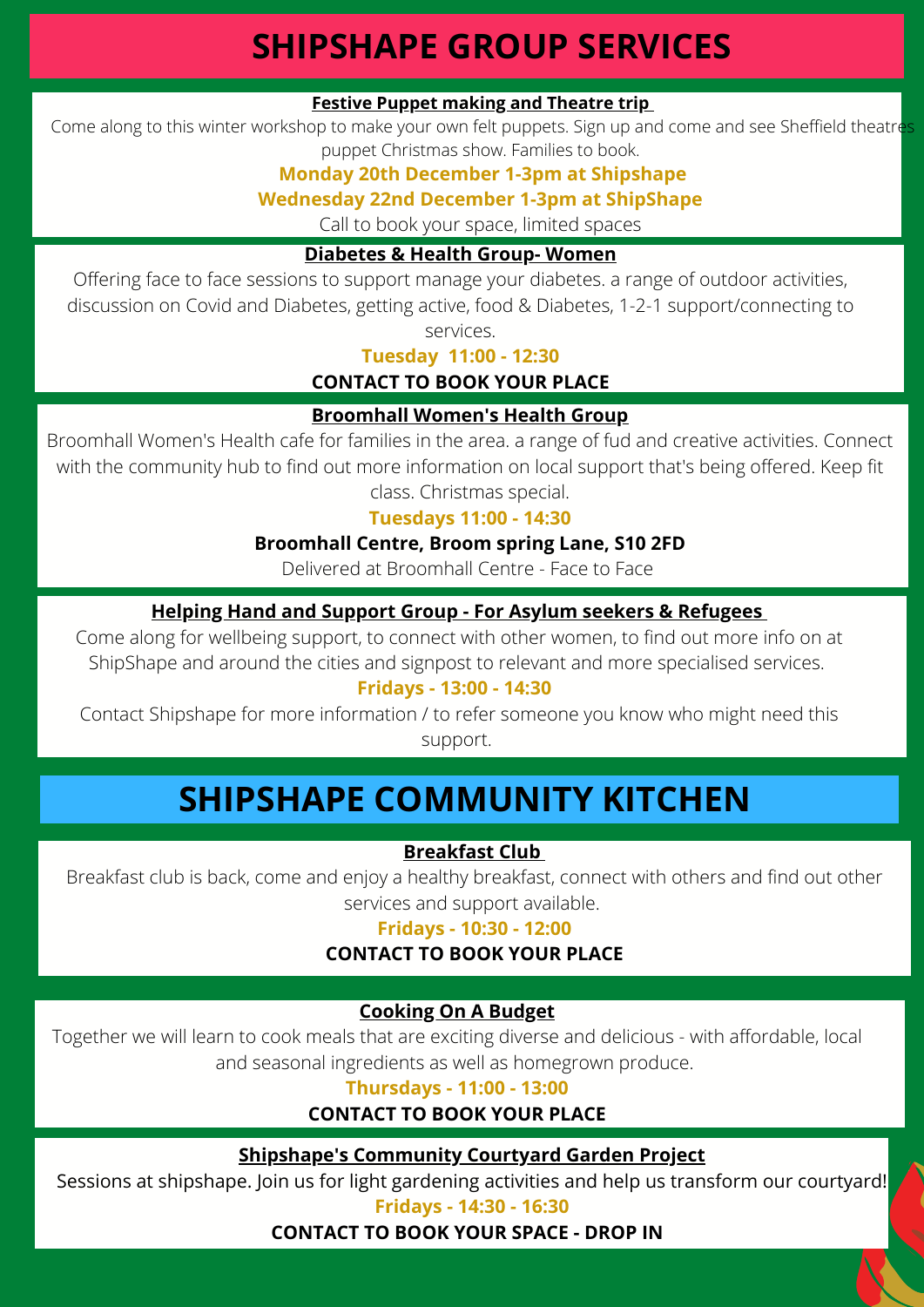# **DEMENTIA AND CARERS SERVICE**

# **Monthly Coffee Mornings**

Monthly check-in calls with carers and people with dementia.

### **1st Monday of every month - 11:00 - 12:30**

# **Delivered via: Face to face / phone calls / Zoom / WhatsApp**

### **Monthly Men's Cafe**

Monthly check in calls with carers / people with dementia

# **3rd Monday of every month - 12:00 - 13:00**

**Delivered via: Face to face / phone calls / Zoom / WhatsApp**

# **Activity Packs**

Come and collect your dementia and carers activity packs!

# **3rd Monday of every month, 11:00 - 12:30**

**Please book your slot before attending, you will be given a time slot and instructions for pick up!**

# **Recharge your batteries - Carers session - Women only!**

A variety of activities such as, chair-based stretching exercise, pampering sessions, nails, hand massage and special guest visits!

# **4th Monday of every month, 13:00 - 14:00**

**Delivered via: Face to face / phone calls / Zoom / WhatsApp**

# **HEALTHY HOLIDAY PROGRAMME**

Free food & activities for kids/young people and families in the local area to get support and fun activities every school holiday!

Activities include, picnics and nature trails in the local park, cricket hub , visits from other organisations providing fun sessions, food packs, cook-along videos, and more!

# **December Half Term CONTACT TO BOOK YOUR PLACE**

# **PHYSICAL ACTIVITIY PROGRAMME**

**Chair Aerobics & keep fit class - Women's group**

Chair-based stretching exercises to music! Come and get active with us

# **Wednesdays 11:00 - 12:00**

**Delivered: Face to face outdoor space**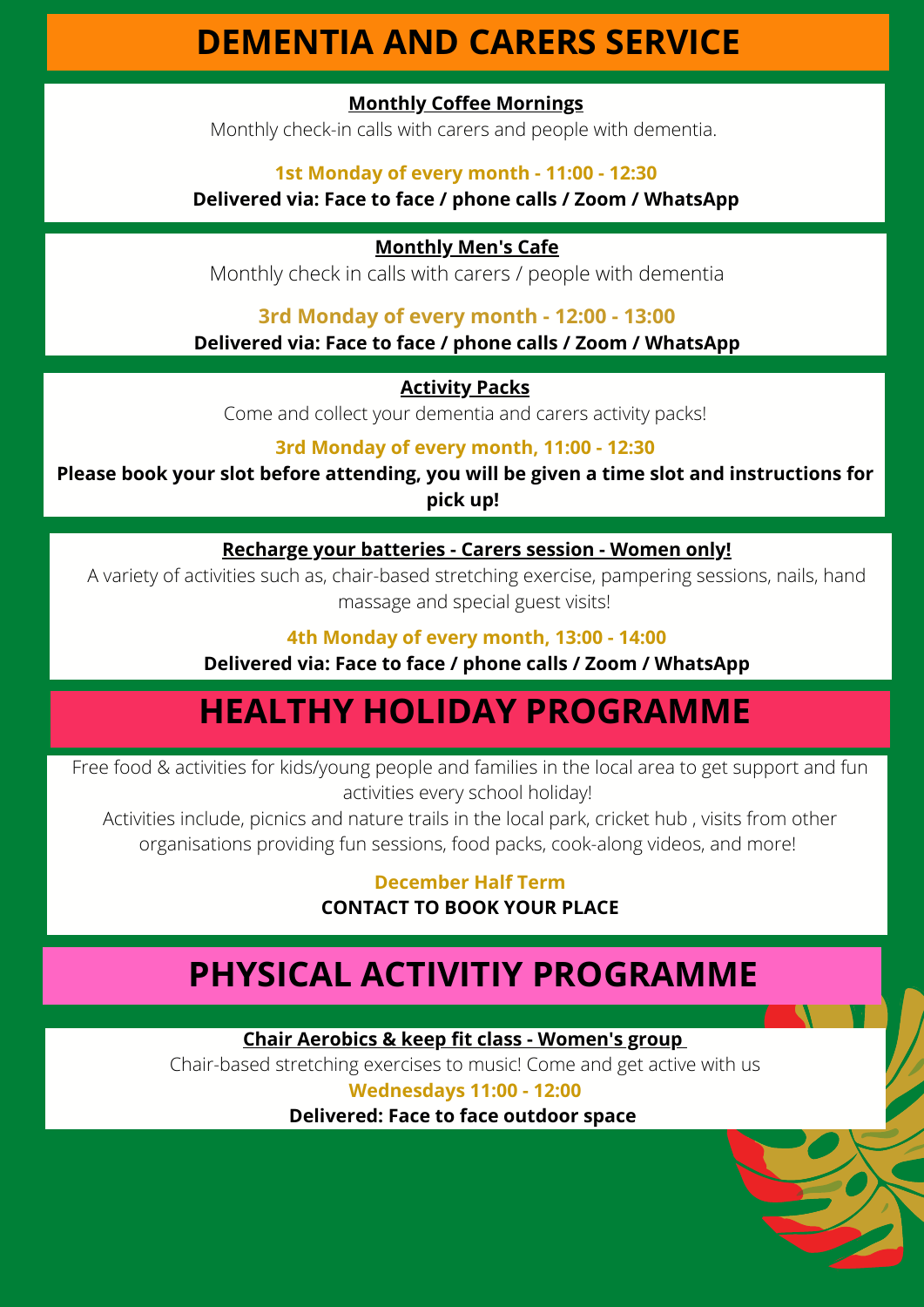

# **Bollywood Dancing**

Join us and dance to your choice of music with our trainer. Different cultural music played

#### **Wednesdays 12:00 - 12:30**

#### **Delivered: Face to face outdoor space**

# **Women's Open Day - Apni Sehat**

In this session we will deliver various activities such as, exercise, self love, sewing & Knitting, cancer awareness session and different organisations will come to raise awareness.

**Wednesdays - 11:00 - 14:00**

# **Community Cricket Hub**

The wait is over ladies we will be launching our community cricket hub this month! if you haven't signed up then get in touch as spaces are limited. Women and girls only.

# **Every Thursday 16:30 - 18:00 at UMIX Centre**

**CONTACT TO BOOK YOUR PLACE**

**Walking Football - Men**

A weekly outdoor session keeping people active in a mild form of exercise, and improving your health.

**Tuesdays 13:00 - 14:00 at U-Mix centre, 17 Asline Road, S2 4UJ**

# **CONTACT TO BOOK YOUR PLACE**

# **Desi Football - Women**

A weekly outdoor session keeping active and having fun! Ladies only!

**Every Tuesdays - 16:00 - 17:00 at UMIX Centre**

# **CONTACT TO BOOK YOUR PLACE**

**Dr Bike - Repair session and learn how to ride - Watch this space**

Weekly cycling sessions! Come and learn how to ride a bike and find new routes around Sheffield -

men only

# **CONTACT TO BOOK YOUR SPACE**

# **Women's Cycling Club**

Learn how to ride a bike. Meeting point ShipShape followed by a a session at the back of the centre.

**Wednesday's 10:00 -11:00**

# **CONTACT TO BOOK YOUR PLACE**

Our services are free and confidential. Delivered by trained and experienced staff Contact ShipShape for further details:

**Please ask if you need language support.**

**0114 2500 222 / 07843552713 (leave us a text)**

**Email Info@shipshape.org.uk**

**Food Bank Hub Line - 0114 321 0733 - Thursdays 11am-1pm - Please book by Tuesday for a food parcel each week on the food bank hub line number.**